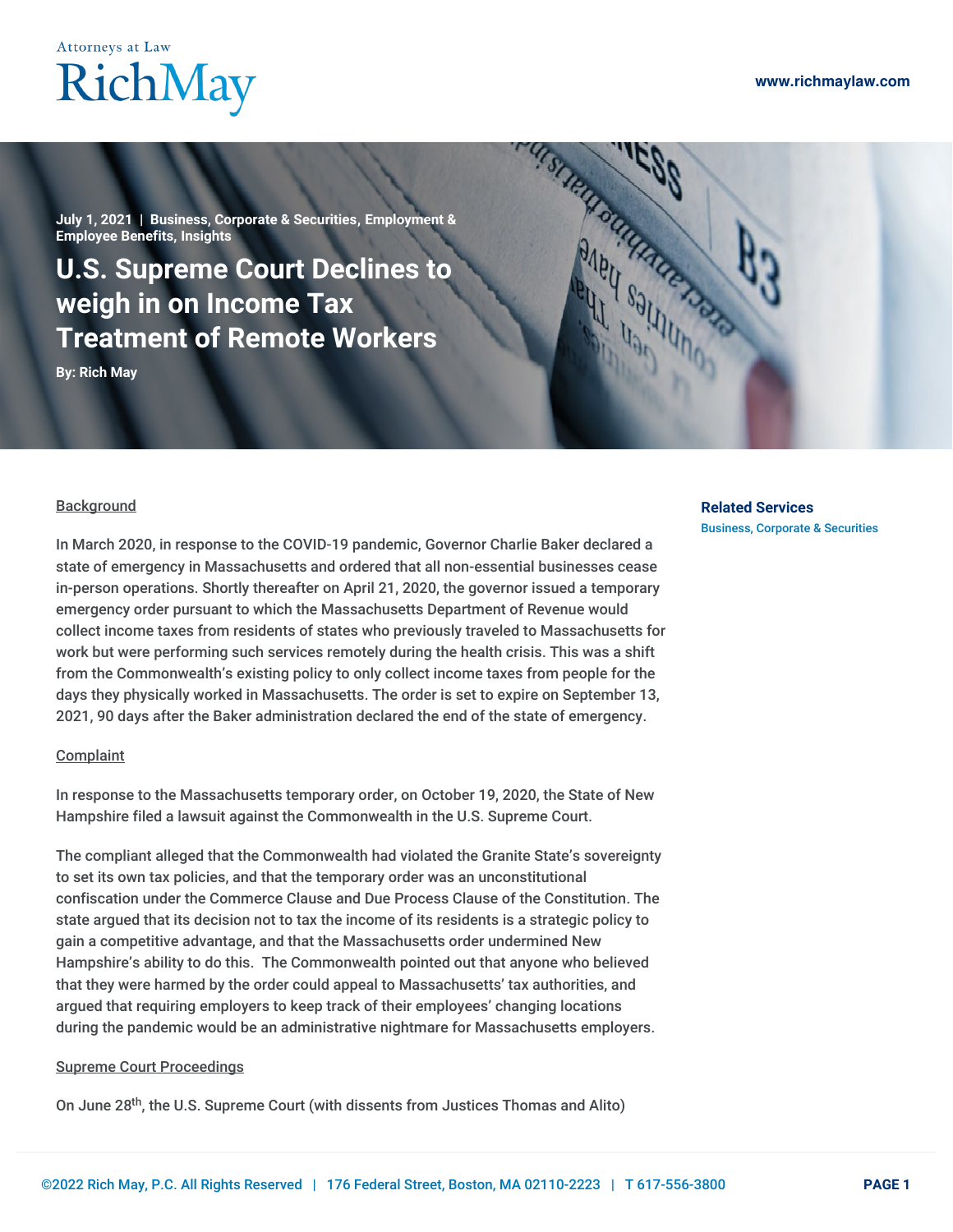# **Attorneys at Law** RichMay

declined to hear the case but did not provide an explanation as to why. President Biden's acting Solicitor General, Elizabeth Prelogar, filed a brief in support of [Massachusetts](https://www.supremecourt.gov/DocketPDF/22/22O154/180138/20210525184546051_154orig NH v. MA cvsg.pdf) and suggested that this type of litigation should be filed by affected individuals rather than a state government. Furthermore, she noted that the temporary nature of the Massachusetts policy, which would be lifted by the time the Court could hear the case, did not make the case a good candidate for the Court to issue a ruling on larger questions relating to telework and taxation. In fact, a number of states (including Arkansas, Delaware, Nebraska, New York, and Pennsylvania) prior to the pandemic already had so-called "convenience of the employer rules" in place that tax employees of businesses with offices in their states, even if those employees do not actually work in those offices. Such policies can result in double taxation, i.e. workers paying taxes on the same income to two states and without offsetting tax credits. Arkansas and Nebraska joined a brief filed by Ohio, Indiana, Louisiana, Missouri, Oklahoma, Texas and Utah in support of New Hampshire's motion for the limited purpose of arguing that the U.S. Supreme Court does not have discretion to decide not to hear original actions brought by one state against another. New Jersey, Connecticut, Hawaii and Iowa also filed a brief in support of New Hampshire, arguing that the Court should exercise original jurisdiction and that New Hampshire should prevail on the merits.

#### **Significance**

Over 100,000 individuals (more than 15% of New Hampshire's workforce) could be affected by the temporary order. It is also unlikely that New Hampshire will be able to seek relief in a different court given that the U.S. Supreme Court has exclusive jurisdiction over disputes between states.

New York's courts have previously heard a similar claim alleging violation of the Dormant Commerce Clause, which requires that taxpayers have a minimum level of economic contacts with a state and must in some way avail themselves of the benefits of the state's economy in order to be subject to its taxes. The court [determined](https://law.justia.com/cases/new-york/court-of-appeals/2003/2003-18774.html#:~:text=Zelinsky v Tax Appeals Tribunal of the State of New York,-Annotate this Case&text=The taxpayer%2C a professor at,at his home in Connecticut.) in Zelinsky v. Tax Appeals Tribunal of the State of New York, 801 N.E.2d 840 (N.Y. App. 2003) that employees working remotely for a company based in New York with New York offices were availing themselves of New York's market, and that this established sufficient contact to tax their income.

Congress could also intervene by passing federal legislation. In August 2020, representatives of Connecticut and New Hampshire introduced H.R.7968, the Multi-State Worker Tax Fairness Act of 2020, which would limit states' ability to tax nonresident telecommuters.

Although the Massachusetts policy is set to expire in September, open questions remain about how states will move forward in taxing nonresidents in connection with work done for in-state companies, particularly as many workers continue to split their time between remote and in-person work. Given that Massachusetts' primary source of revenue is income tax, this hybrid work model could have a major impact of the state's economics or lead to more permanent tax policies, which in turn could require businesses to relocate their